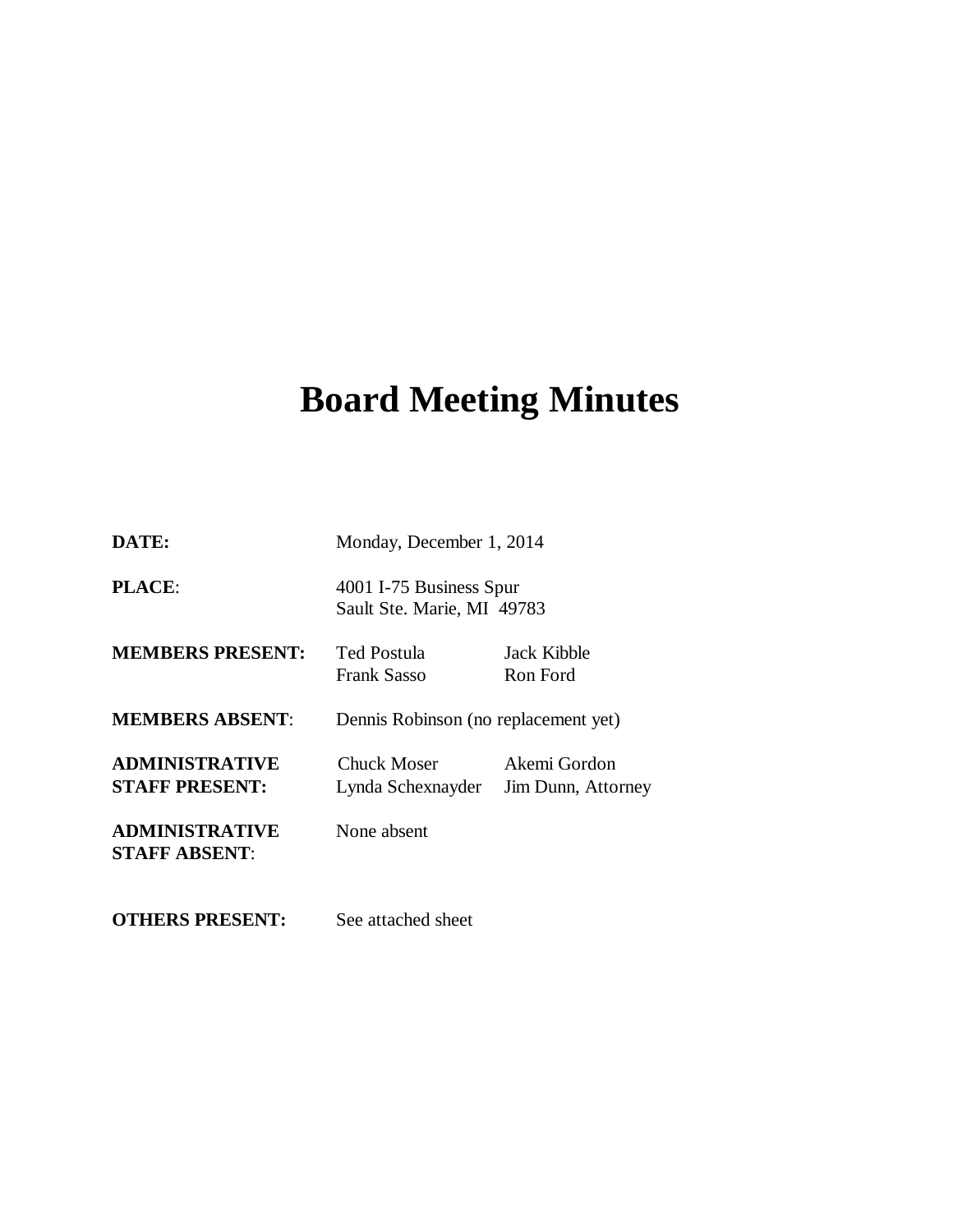## **I. - II. CALL TO ORDER/ROLL CALL**

The meeting was called to order at 4:00p.m. by Chairman Sasso. All Directors were present with the exception of Director Robinson who has not yet been replaced.

# **III. PUBLIC COMMENTS**

There were no public comments.

## **IV. APPROVAL OF BOARD MINUTES –October 27, 2014**

With regard to Minutes for October 27, 2014; IT **WAS MOVED** by Director Ford; **SUPPORTED**  by Director Postula to approve said minutes. **UNANIMOUS.** Motion carried.

## **V. FINANCIAL REPORT-P.E.-October 31, 2014**

Finance Director Gordon went over Financial Statements ending October 31, 2014.

#### **BUSSING**

Finance Director Gordon went over and recommended the proposed fare increase for the bussing system. This reflects cash paying customers only. No increase for the contract fares. Those fares have been adjusted year to year. The last increase we had was in 2008. At the time a progressive three year increase was proposed. The board had decided not to adopt year three. The proposed increase doesn't raise a lot of revenue but will help. **IT WAS MOVED** by Director Postula; **SUPPORTED** by Director Kibble to implement proposed increase effective January 1, 2015. **UNANIMOUS.** Motion carried.

We had a 6% decrease in passengers for the month of October. 11% in Chippewa County and a 24% increase in Luce County.

#### **FERRIES**

Gordon reported the ferries had a 7% and 5% decrease in vehicles and passengers respectively for the month of October. We had an overall 2.64% decrease in revenue but our expenses decreased almost 10% for the month.

## **GENERAL**

Director Gordon presented a draft of an electronic Funds Transfer policy for the board members to review and adopt at the January meeting.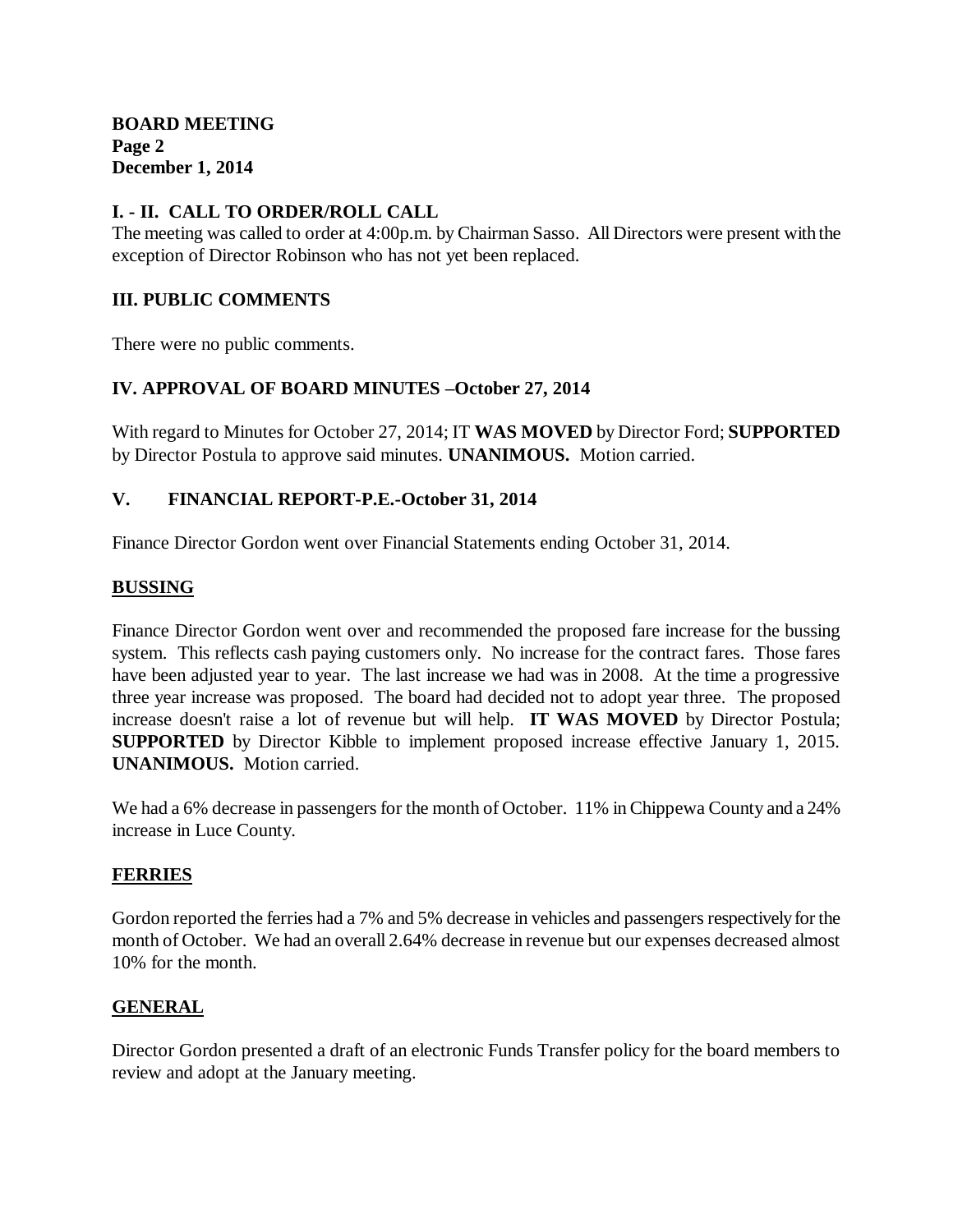**BOARD MEETING Page3 December 1, 2014**

## **VI. DIRECTOR'S REPORT**

Director Moser reported he has been trying to get an update on Director Robinson's recent surgery.

Moser gave a brief Legislative update; there is an all out effort going on right now to get house members to concur with HB 5477 as passed in the senate. It is going to be difficult. If the legislation does not get passed, it could be a long time before any meaningful revenue increases happen.

Moser reported onboard all scheduled USCG inspections have been completed.

Moser reported Brandon spent two days going through the Neebish Islander with the Naval architect from Gilbert Associates. We are waiting on his report which will summarize where we are at currently with the condition of the boat. Moser has also asked that the report include recommendations as to capital upgrades.

Moser reported Captain Soper went back to work on November 21st.

# **VII. ATTORNEY'S REPORT**

Attorney Dunn spoke briefly regarding the State Transportation package and how the funds are distributed between urban and non-urban with larger systems getting more.

At this time Chairman Sasso called for a motion to go into closed session to discuss the Union contract. **IT WAS MOVED** by Director Ford; **SUPPORTED** by Director Postula to go into Closed Session. A Roll Call vote was taken at 4:45p.m.

**Director Ford; yes Director Postula; yes Director Kibble; yes Chairman Sasso; yes**

**IT WAS MOVED** by Director Ford; **SUPPORTED** by Director Postula to return to Open Session. A Roll Call vote was taken at 4:58p.m.

**Director Ford; yes Director Postula; yes Director Kibble; yes Chairman Sasso; yes**

At 4:58p.m. Chairman Sasso called the meeting back to order in "Open Session".

At this time **IT WAS MOVED** by Director Postula; **SUPPORTED** by Director Ford to sign the current Union Contract. **UNANIMOUS.** Motion carried.